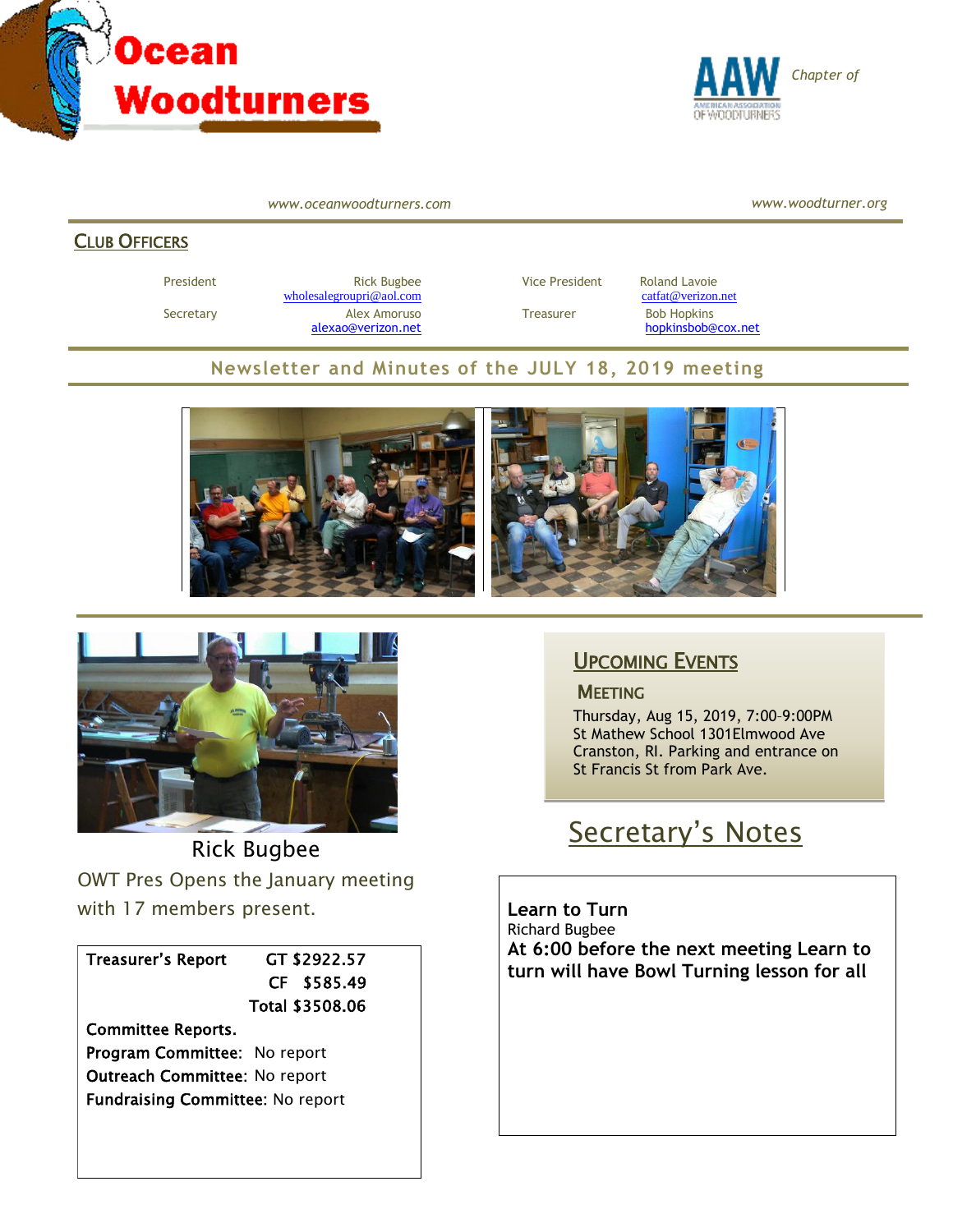### Presidents notes

I would like to welcome our two new guest's Dan Marantz and Shirley Kinsey. Hope to see you as regular members at our future meetings.

Call for pens…. Gene is working on collecting pens for some local vets. This is a great way to show your support as well as your excellent workmanship. Bring your pens to the meeting and Gene will distribute them on his next visit. This is ongoing as there are always a need for them. I'm hoping to get our mini lathe's set up for pen making so you can make a few during our learn to turn hour. Event Date Saturday Sept. 21<sup>st</sup> 9:30am Ray Lanham tickets are available. \$25.00 per person with lunch included. Please get your tickets early so we know how much food and drinks we need to order. Already got a few calls from some of the other local clubs, and it looks like this will be well attended.

My new lathe is in and working. I'm planning a review once I've had a chance to give it a full work out. I was a bit worried about Grizzly but so far, I'm very pleased. With that said I have offered my Jet 14-40 to the club and Bob Hopkins has made an offer to donate his band saw as well. We will be taking inventory of what the club owns and needs as we build our school needs. This may result in selling off items that are no longer needed. We will offer theses to our members 1st. If you have good useful tools taking up space in your shop, please consider donating them to the club.

Rick, Criss and Mike will be set up at the Artist Exchange Festival this year on Sunday Sept 22<sup>nd</sup> from 10am till 4pm. We will be running the lathe's and looking for new members. This a fun event for the whole family. It's held on Rolfe Sq. in Cranston. (one mile west of the school off Park Ave) They have music, food, dancing and more as well as a few dozen artist vendors. (Oh did I mention beer) Save the date.

Are you on Facebook? Our followers have doubled in the past 6 months. This is working well to help us find new members as well as our website. Check us out Roland and I post a few pictures as well as upcoming club info often.

We have a great demo lined up for our August 15<sup>th</sup> meeting. You don't want to miss this one. I also have some oak burls and willow burls for the raffle. We'll do \$1 per ticket and 6 for \$5. We'll do the 50/50 and keep drawing for the burls as well.

Are you ready to do a club demonstration?

Do you have some ideas for new membership?

Do you have some learn to turn helpful tips?

Craig is looking for help with the website if you know anyone in that field.

#### **Alex Amoruso makes a hollowed-out vase DEMO**



#### Treasures Notes Bob Hopkins

You can pay your dues directly from the website at <http://www.oceanwoodturners.com/dues.cfm>

Dues: Club dues are \$25 annually. For members who wish to have a printed Newsletter mailed to them monthly, there is an annual charge of \$5 to cover postage, payable with club dues. All payments should be mailed to:

Bob Hopkins, 48 Tilbury Drive, Bristol, RI 02809 *Anyone interested in helping out at WATER FIRE call Bob*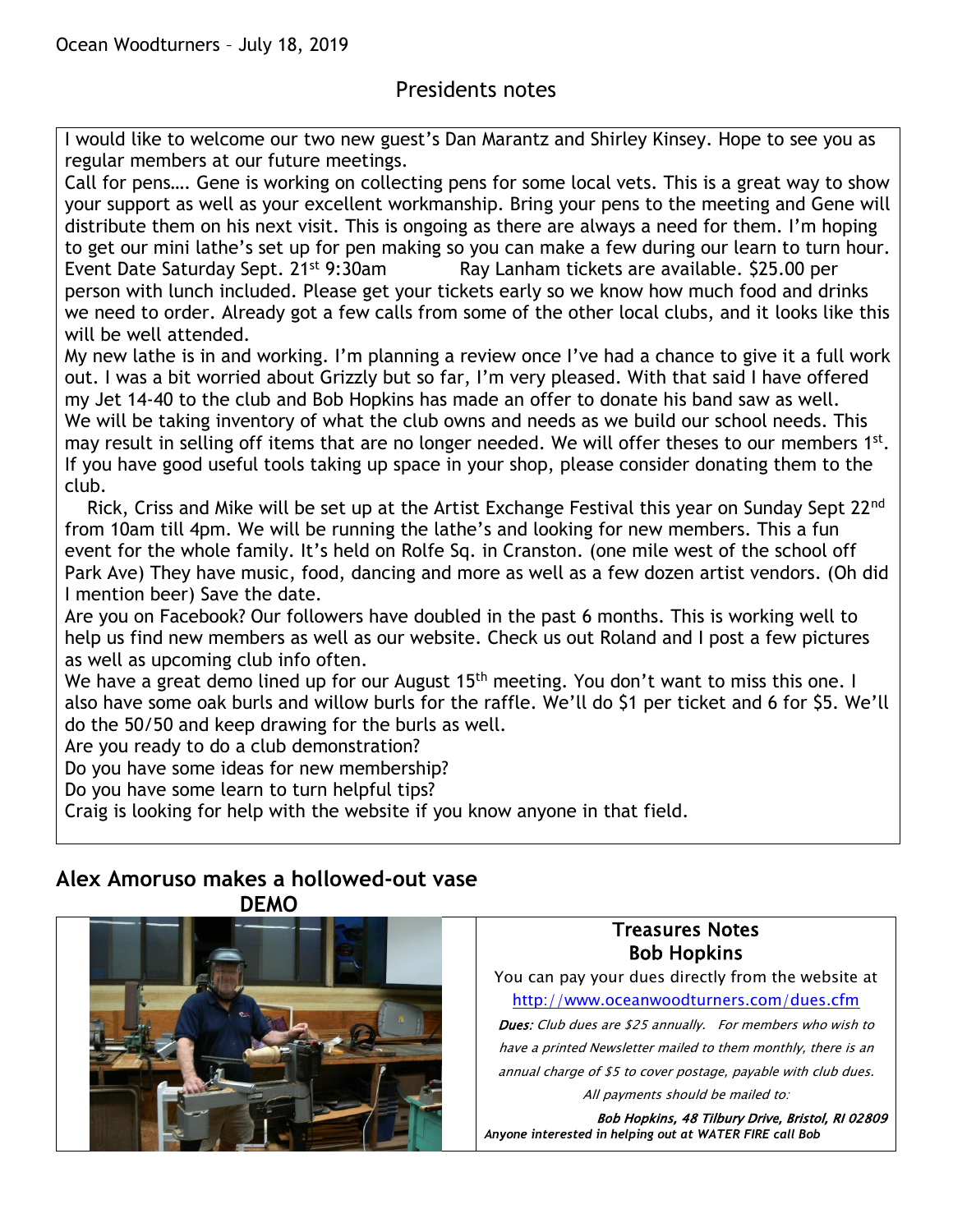# **Rick Bugbee Case Controllering Controllering Dan Marantz First meeting**



## Alex Amoruso Tangential works of art **Mike Cotton The zipper effect**